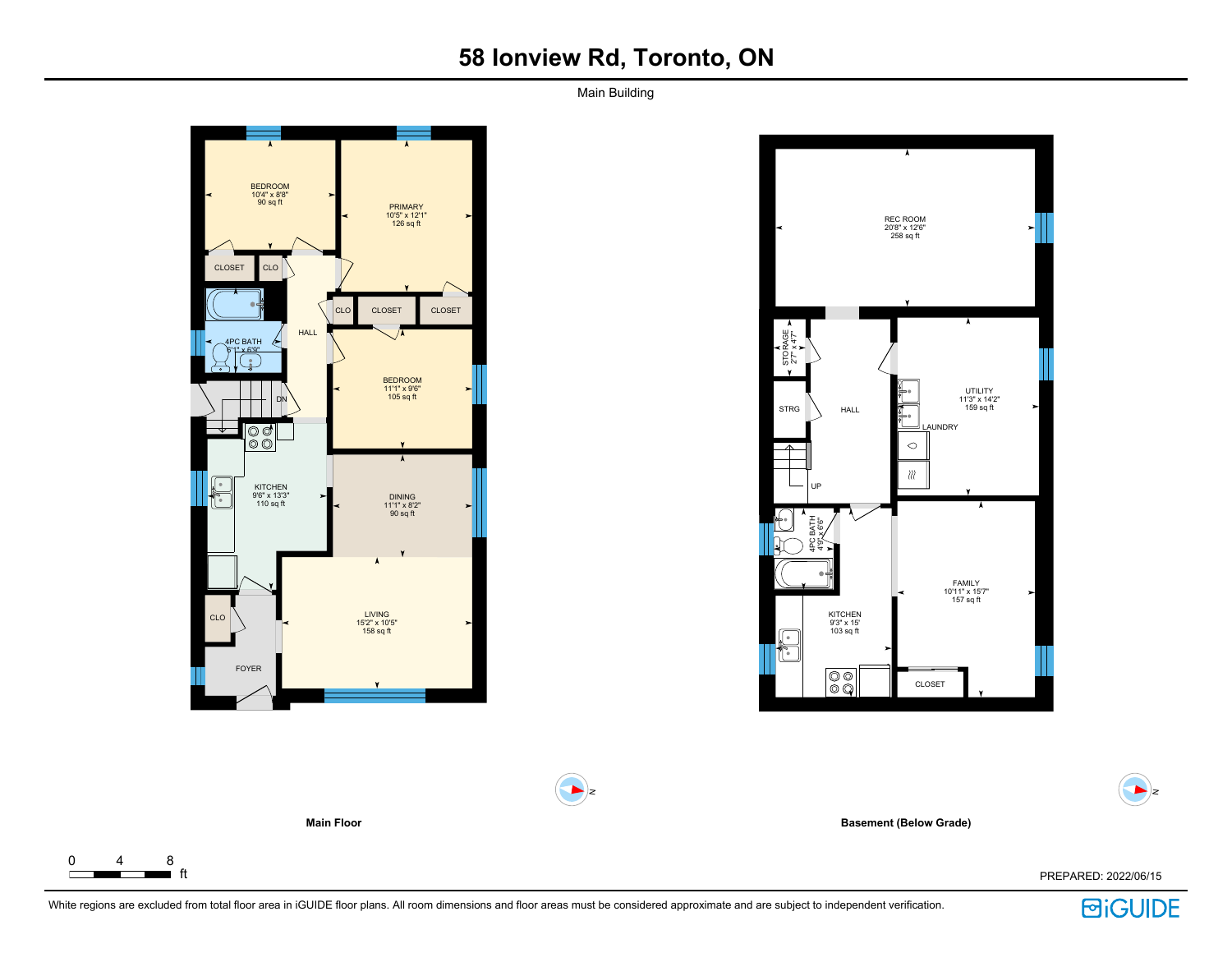# **58 Ionview Rd, Toronto, ON**

**Main Floor**





White regions are excluded from total floor area in iGUIDE floor plans. All room dimensions and floor areas must be considered approximate and are subject to independent verification.

ft PREPARED: 2022/06/15

0 4 8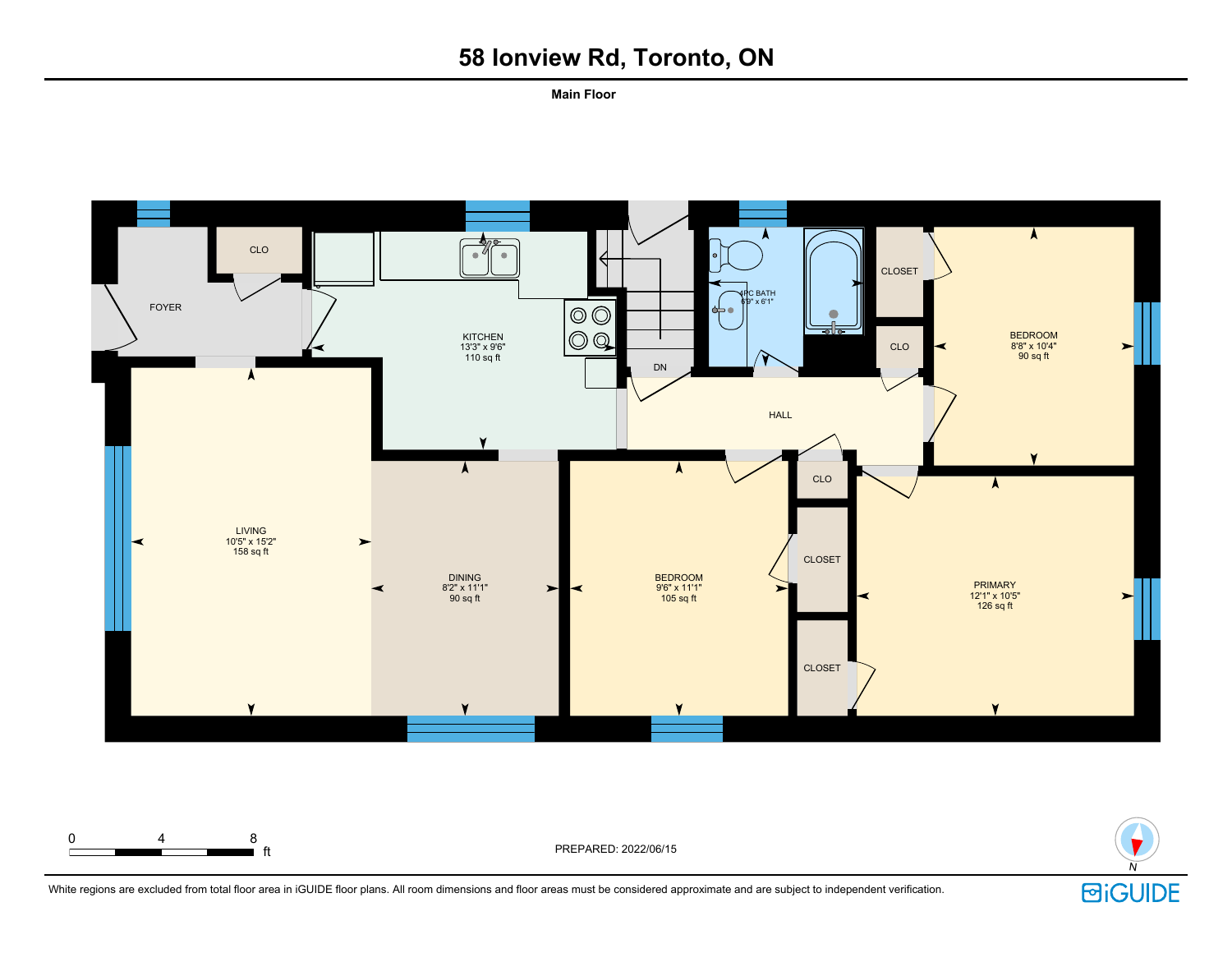# **58 Ionview Rd, Toronto, ON**

**Basement (Below Grade)**





ft PREPARED: 2022/06/15

0 4 8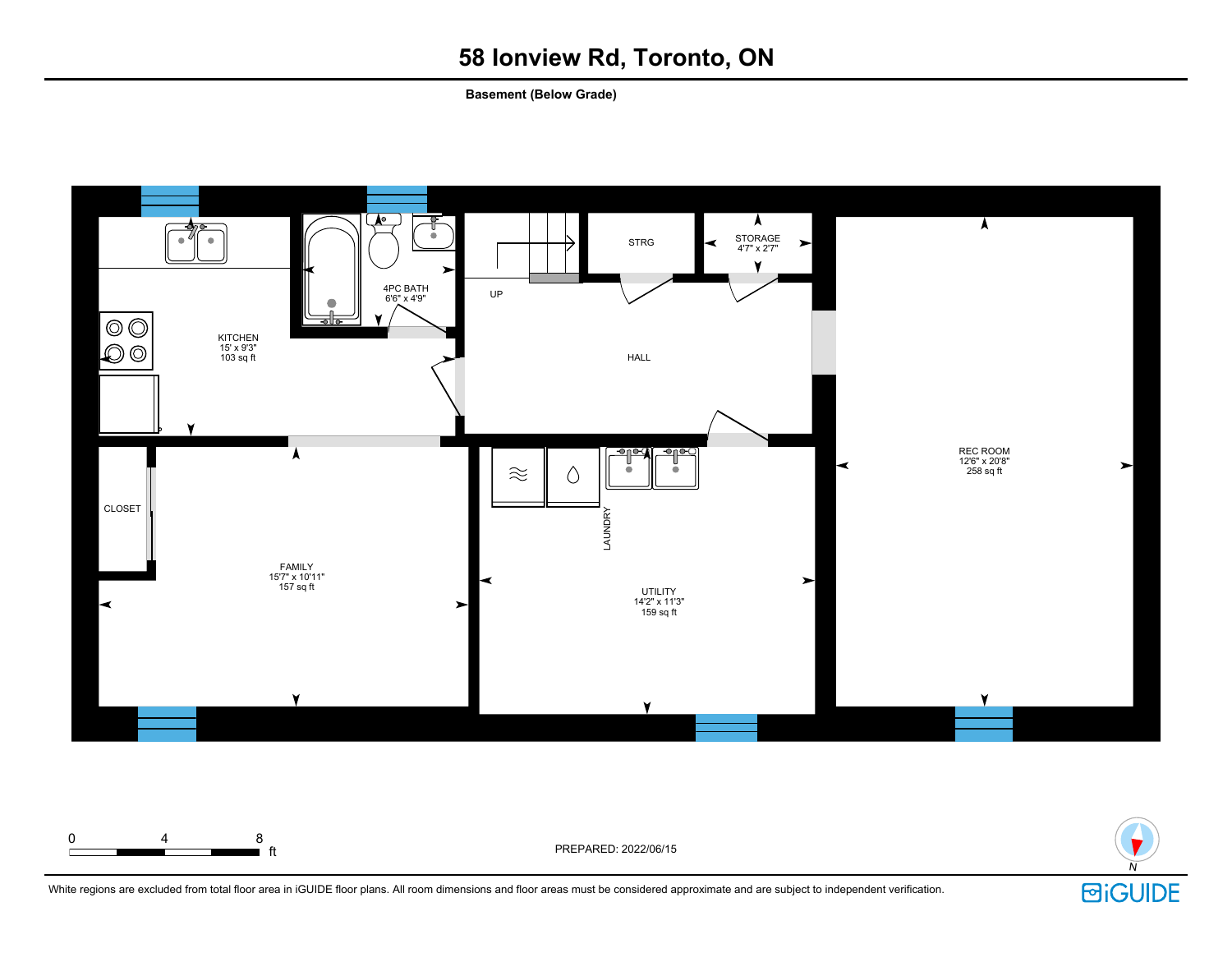## **Property Details**

## **Room Measurements**

Only major rooms are listed. Some listed rooms may be excluded from total interior floor area (e.g. garage). Room dimensions are largest length and width; parts of room may be smaller. Room area is not always equal to product of length and width.

## **Main Building**

MAIN FLOOR 4pc Bath: 6'1" x 6'9" | 38 sq ft Bedroom: 10'4" x 8'8" | 90 sq ft Bedroom: 11'1" x 9'6" | 105 sq ft Dining: 11'1" x 8'2" | 90 sq ft Kitchen: 9'6" x 13'3" | 110 sq ft Living: 15'2" x 10'5" | 158 sq ft Primary: 10'5" x 12'1" | 126 sq ft

## BASEMENT

4pc Bath: 4'9" x 6'6" | 31 sq ft Family: 10'11" x 15'7" | 157 sq ft Kitchen: 9'3" x 15' | 103 sq ft Rec Room: 20'8" x 12'6" | 258 sq ft Storage: 2'7" x 4'7" Utility: 11'3" x 14'2" | 159 sq ft